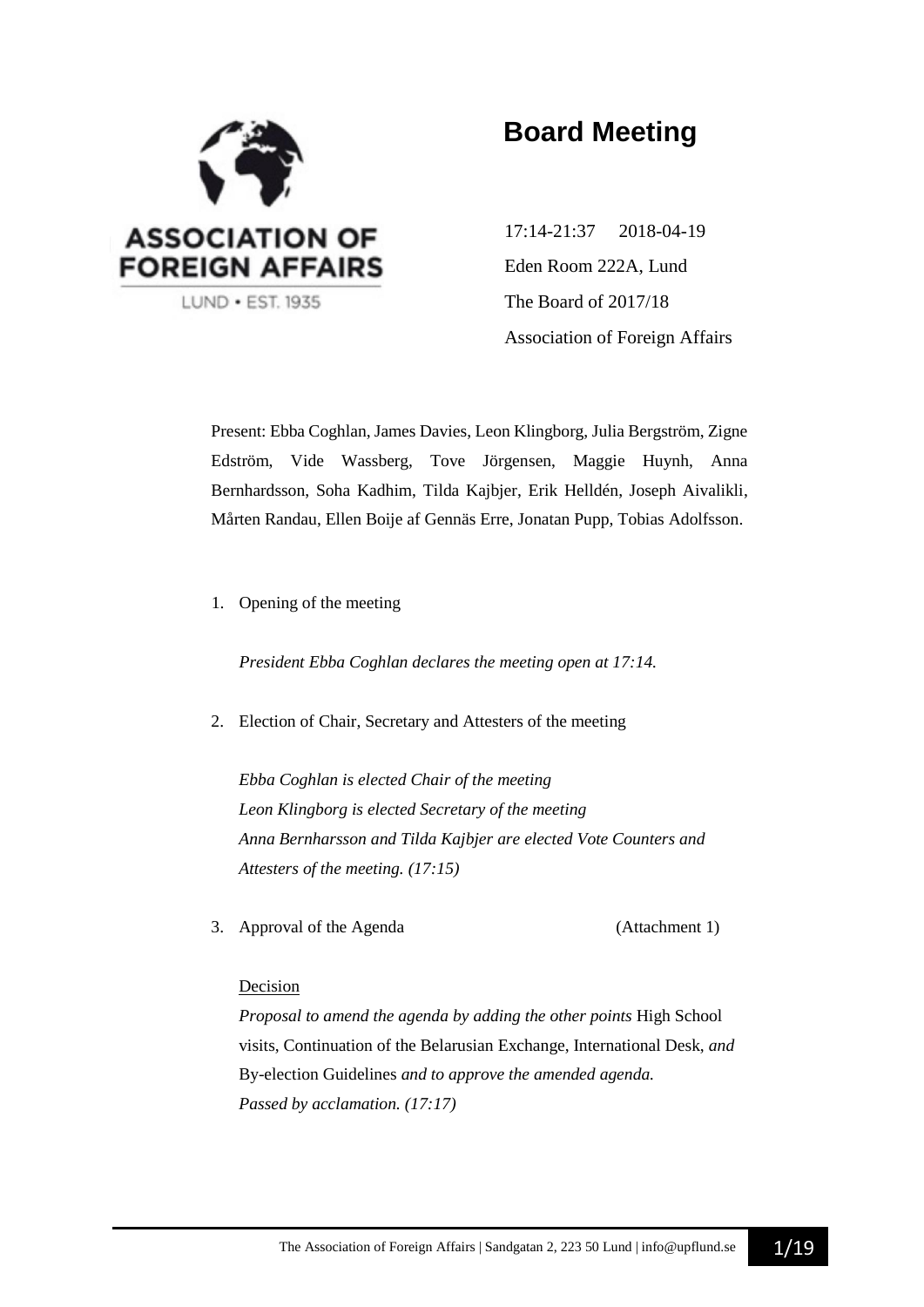#### 4. Senior Collegium Reporting

*(Member of the Managing Group of the Senior Collegium Ebba Bergström enters the meeting at 17:17.)*

*Member of the Managing Group of the Senior Collegium Ebba Bergström presents the plans for the Senior Collegium alumni event.*

The planning of an alumni event is well underway.

Källarsalen in AF Borgen has been booked for a three-course dinner on the 26<sup>th</sup> of May.

People who are able to serve the food are being sought after.

Before the dinner there will be activities such as a quiz etc.

It will cost around 400 SEK to attend the event.

A policy regulating the procedures of the Senior Collegium is being written.

*(Member of the Managing Group of the Senior Collegium Ebba Bergström leaves the meeting at 17:27.)*

5. Presidium reporting

## President

- The Folkuniversitetet grant forms need to be filled out, some committees have had trouble making it work.
- Preparations for the Annual Election Meeting are underway, the Presidents are currently trying to book a venue.

#### Secretary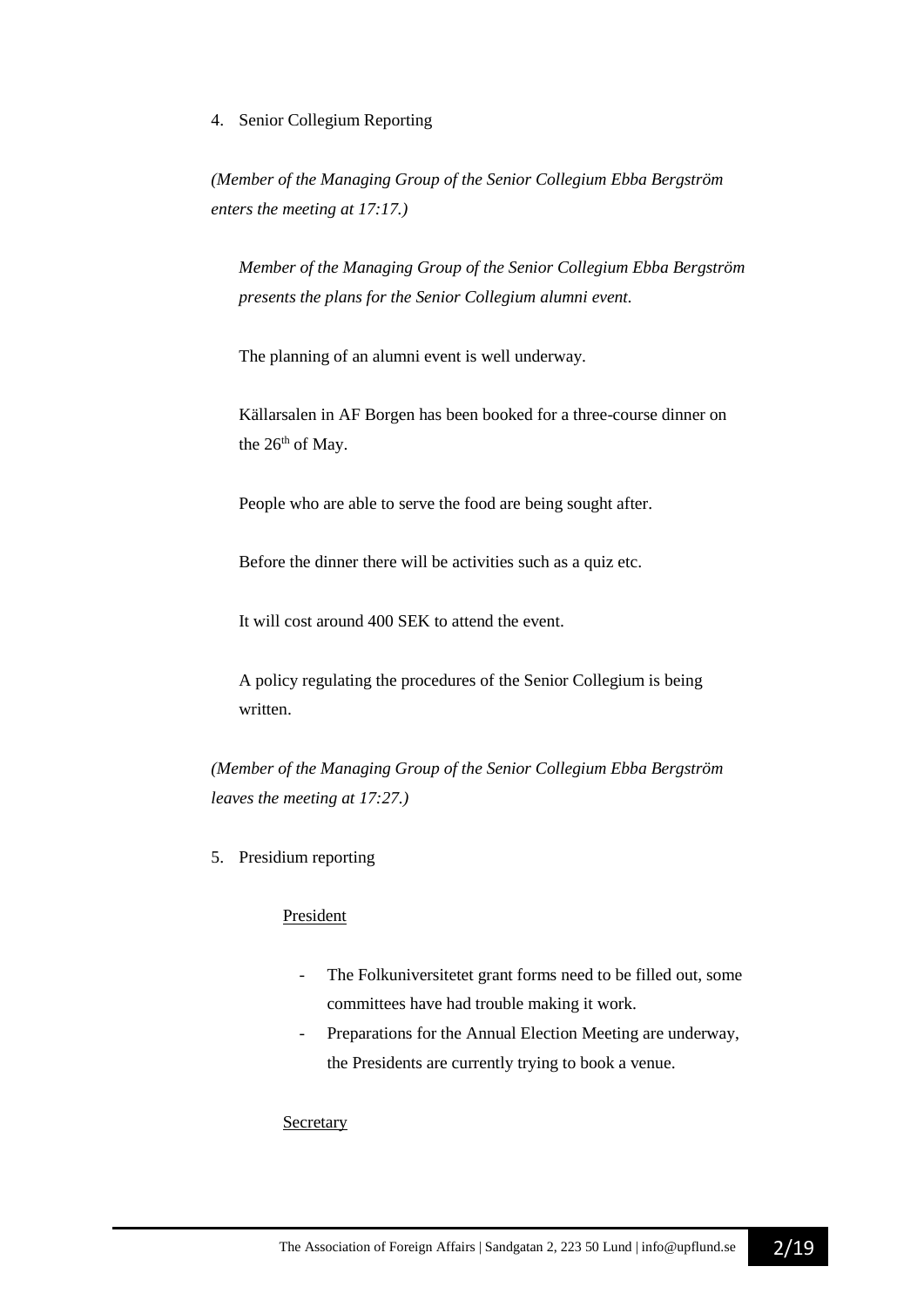The new members registry is now up and running.

#### UFS Representative

- UFS administrator Daniel Kjellen is working on the UFS website.
- A per capsulam motion on having the forum weekend in Uppsala next year passed the UFS board.
- Drafts for propositions for the UFS Election Meeting are being written, UFS Representative Julia Bergström is especially pleased with the drafted budget.

#### Treasurer

- UPF has been specially selected for extra in-depth accounting of how UPF spent the Folke Bernadotte grant for the year of 2016/17.
- It might be possible to get a grant from the municipality.

#### Head of IT

- The Perspective Radio website is now linked to the itunes account.
- 6. Committee reporting

#### Lecture Committee

- The committee have had a successful lecture, in cooperation with the Career Committee, held by Olof Skoog yesterday, the 18<sup>th</sup> of April.
- A party debate about the middle east, in cooperation with the Centre for Middle Eastern Studies, planned for the near future might have to be cancelled.
- The Swedish Ambassador to the United States of America Karin Olofsdotter, will hold a lecture before the Summer.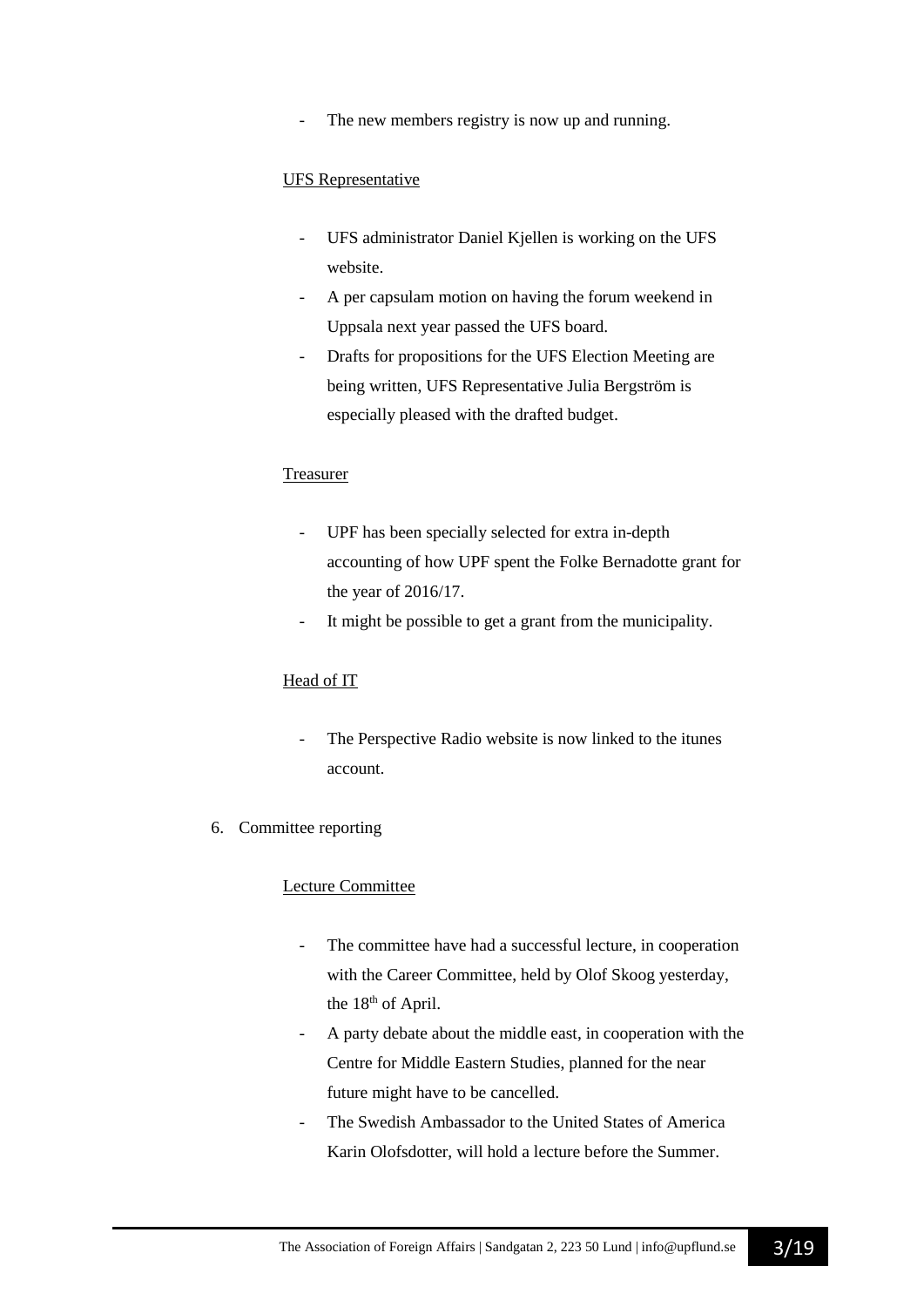- The Palestinian Ambassador to Sweden will hold a lecture on the 23rd of April.
- Political turbulence in Brazil seems to make it hard for Dilma Rousseff to come to Europe and Lund.

## Webzine Committee

- Next week, the  $23<sup>rd</sup>$  to the  $29<sup>th</sup>$  of April, there will be a theme week on Belarus following up on the Belarusian Exchange.

## PR Committee

- Work on the UPF movie is proceeding.
- The PR Committee is currently looking in to buying UPF sweaters and hoodies, mainly by conducting surveys in the various Committees on the demand of such products.
- There are a lot of events coming up on facebook in the near future and Board Members are therefore encouraged to make an extra effort on promoting UPF events.

## Activity Committee

- The study visit to Copenhagen is tomorrow on the  $20<sup>th</sup>$  of April.
- The youth party debate will be in matte-annexet. People who would like to help out with the practicalities are being looked after.
- The waltz lesson was a success.
- There are only a couple of tickets left for the ball afterparty
- The Activity Committee is looking in to places were the board could meet before the ball.

*Discussion in the Board about having a pre-ball event for the Board.*

A board pre-party might collide with committee pre-parties.

#### Radio Committee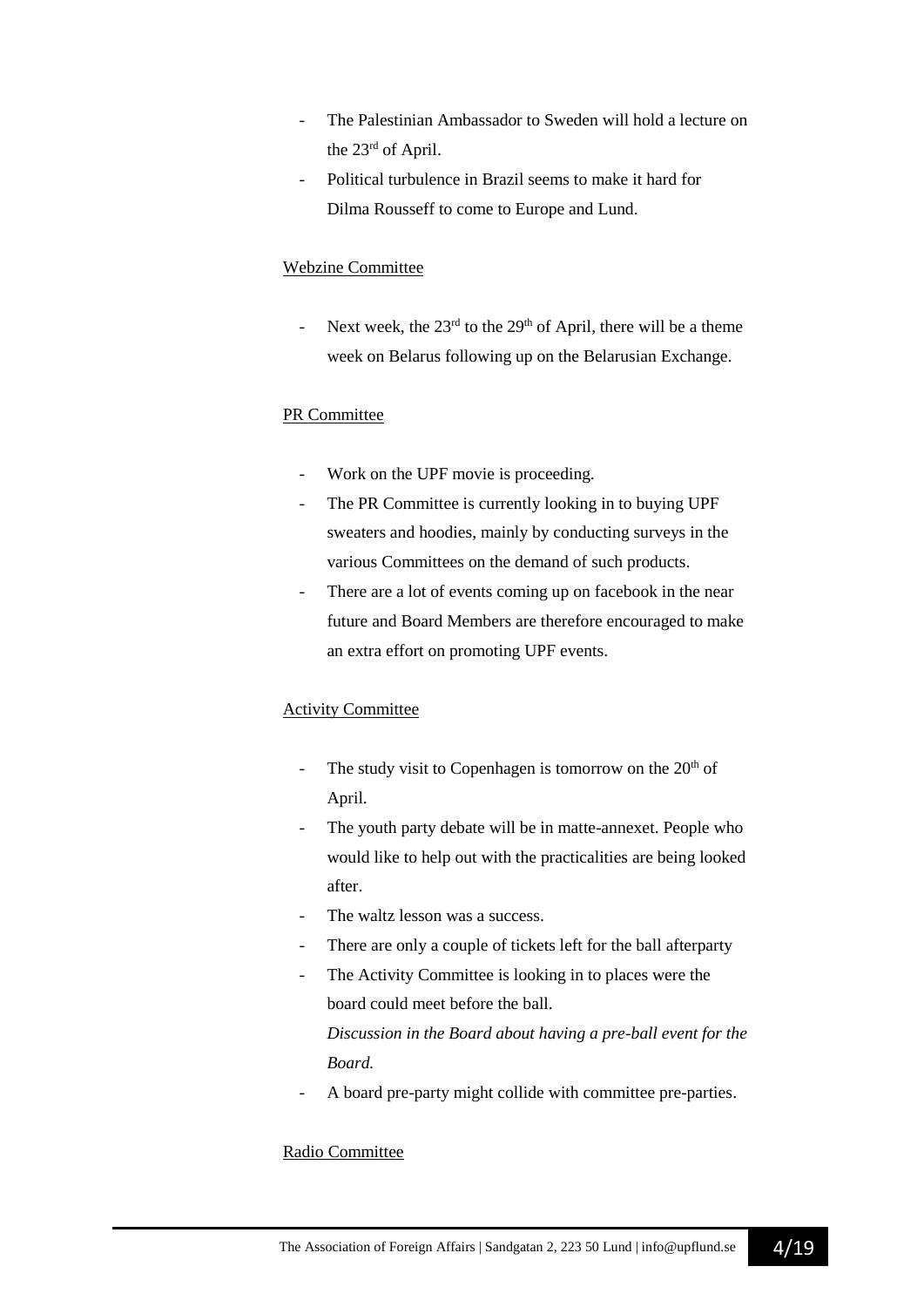- The Committee have had a hangout on the 19<sup>th</sup> of April.
- The Palestinian Ambassador to Sweden will be interviewed by The Perspective Radio before her lecture.

#### Career Committee

- There are three seminars left for this year's prep course.
- A study trip to Stockholm with prep course and mentorship program participants will be made. Visits will be payed to the Australian Embassy, UD, and, if it can be arranged, to Riksdagen.

#### Travel Committee

- The travel to Brussels was a success.
- The Travel Committee was not able to get the grant from a Member of the European Parliament, but they have gathered information about the process so that it can potentially be used in the future.

#### Magazine Committee

- There will be a workshop, open for members of the media committees and the Board, on journalism and the Middle East this Saturday 22nd of April.

*(Break at 18:24.)*

*(Chair Ebba Coghlan declares the meeting open at 18:36.)*

7. UFS Annual Election Meeting (Attachment 2)

Nominations from the election committee of UFS have been published and UPF needs to decide who to favour on the UFS election meeting.

*(Jonatan Pupp leaves the meeting at 18:41.)*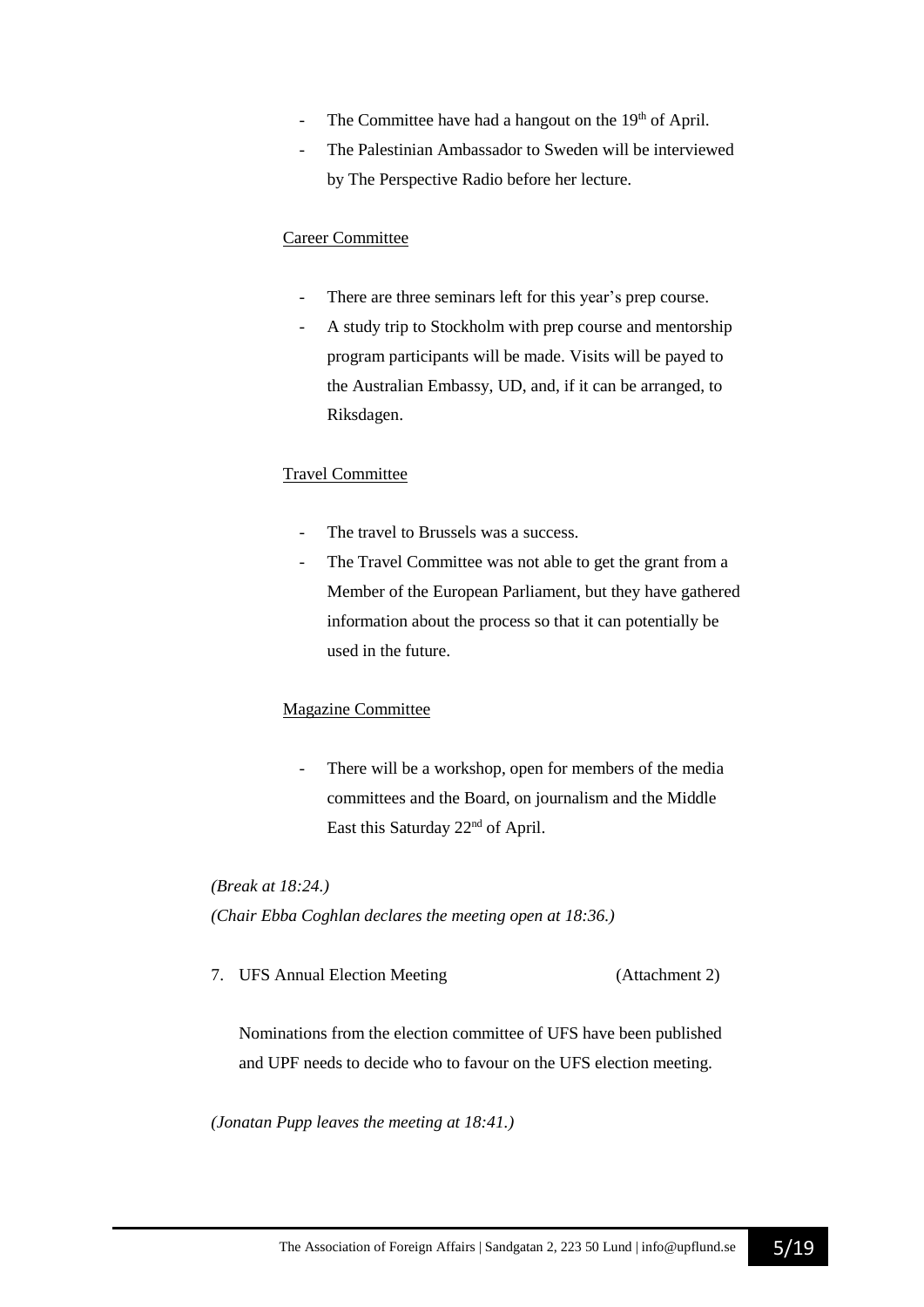#### A. UFS president

*President Ebba Coghlan presents the nomination to the position to the Board.*

*President Ebba Coghlan informs the Board about the counter candidates.*

*Discussion in the Board about the candidates.*

*(Glenn Lio enters the meeting at 18:56.)*

*Further discussion in the Board about the candidates.*

*(Jonatan Pupp enters the meeting at 19:07.)*

Decision

*Proposal to favour Sakari Teerikoski, in the upcoming election of UFS president for the operational year of 2018/19. Passed by acclamation. (19:28)*

B. UFS vice president

*The nominated candidate has withdrawn their candidacy.*

*President Ebba Coghlan presents the candidates for the position to the Board.*

*Discussion in the Board about the candidates.*

#### Decision

*Proposal to delegate the task of voting in the upcoming election of UFS vice president, for the operational year of 2018/19, to Vice President James Davies together with any present UPF Member. Passed by acclamation. (19:32)*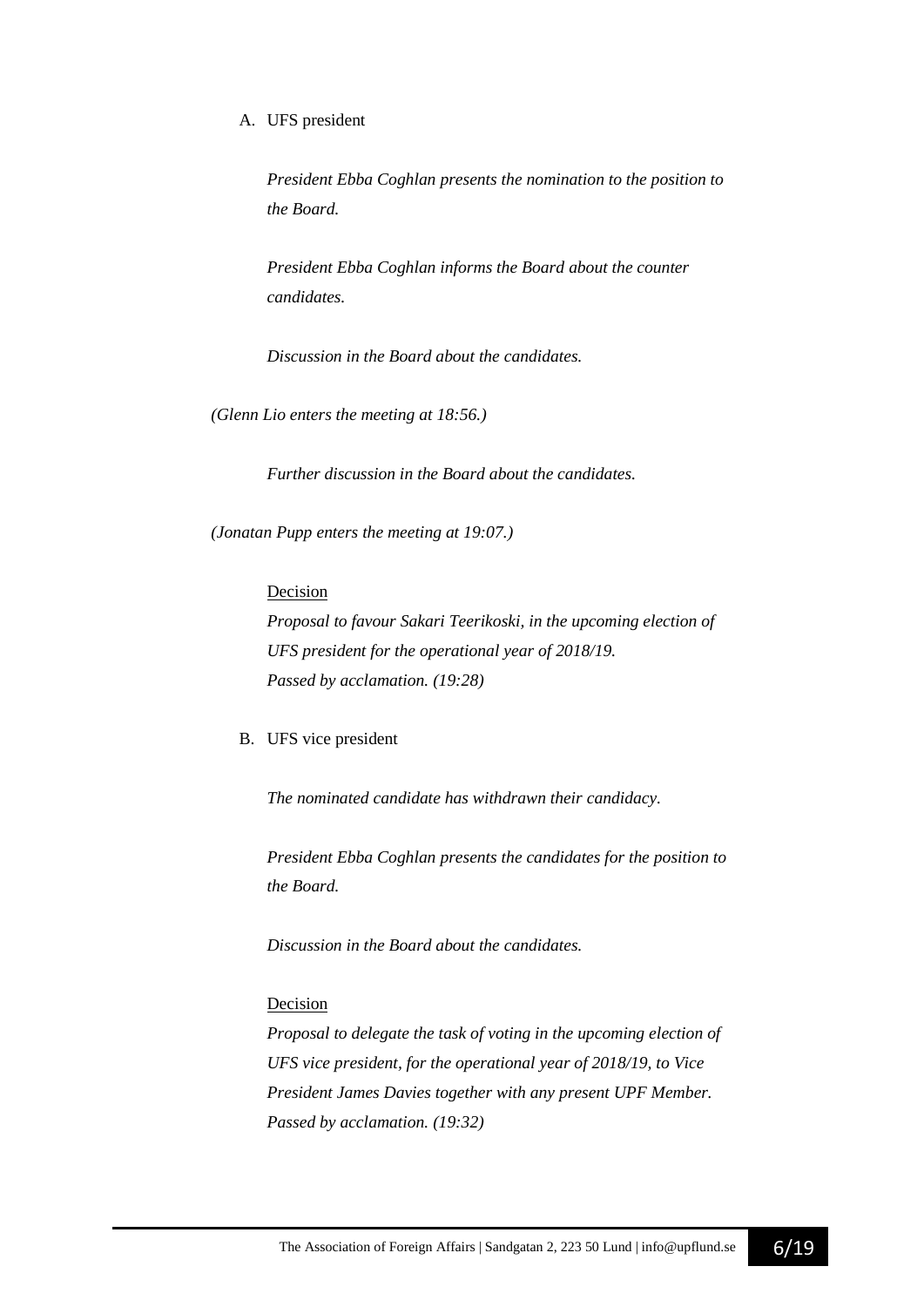#### C. UFS secretary

*Julia Bergström and James Davies consider themselves biased (jäviga) and will therefore leave the meeting for the duration of this point.*

*(Julia Bergström and James Davies leave the meeting at 19:33.)*

*President Ebba Coghlan presents the nomination to the position to the Board.*

*President Ebba Coghlan informs the board about the counter candidates.*

*Discussion in the Board about the candidates.*

#### Decision

*Proposal to favour Julia Bergström in the upcoming election of UFS secretary for the operational year of 2018/19. Passed by acclamation. (19:39)*

*(Julia Bergström and James Davies enter the meeting at 19:39.)*

#### D. UFS treasurer

*President Ebba Coghlan presents the nomination to the position to the Board.*

*Discussion in the Board about the candidate.*

#### Decision

*Proposal to favour Niklas Walgren in the upcoming election of UFS Treasurer for the operational year of 2018/19. Passed by acclamation. (19:42)*

#### E. UFS head of communication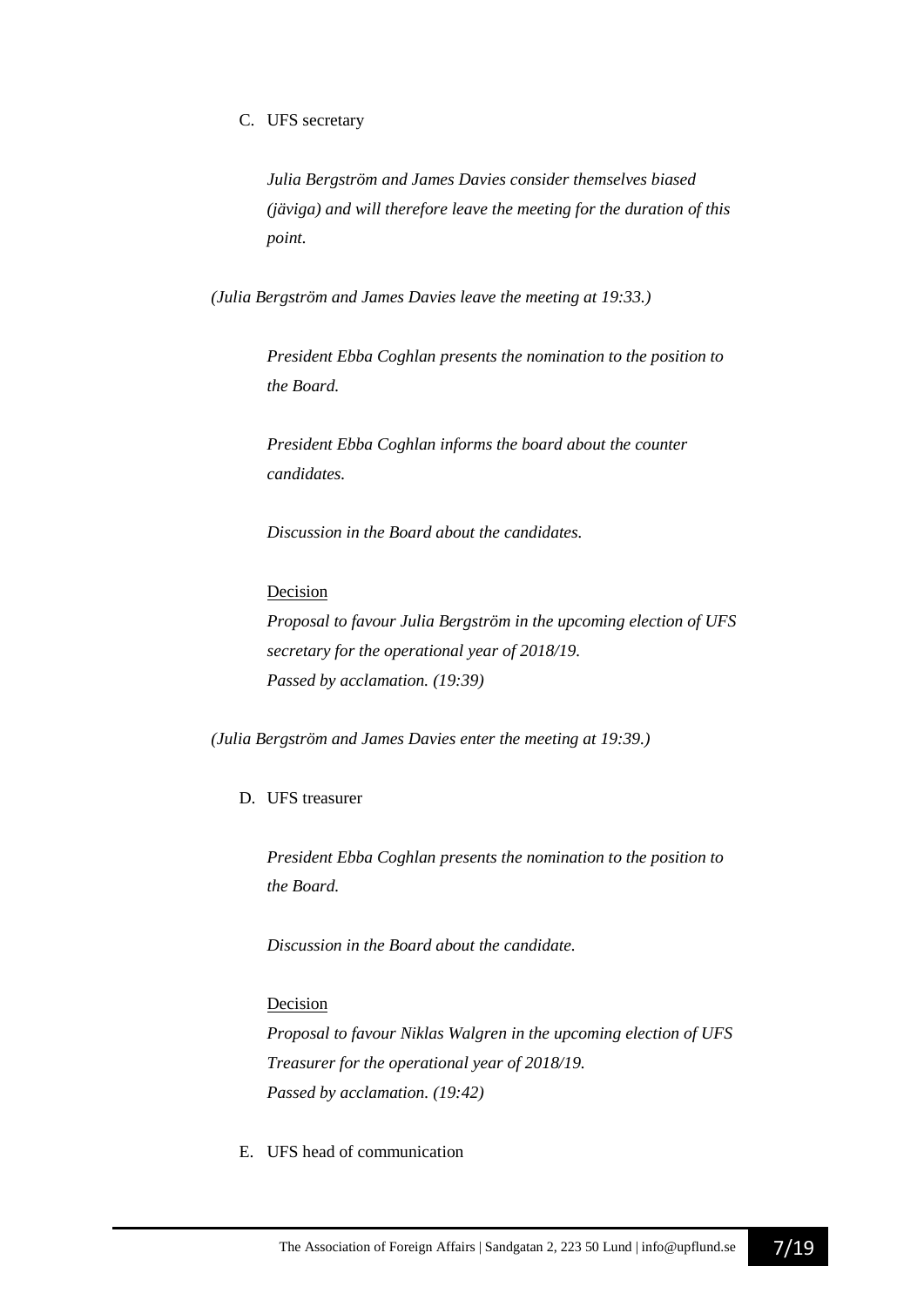*President Ebba Coghlan presents the nomination to the position to the Baord.*

*Discussion in the Board about the candidate*

#### Decision

*Proposal to favour Chanu Autar in the upcoming election of UFS head of communications for the operational year of 2018/19. Passed by acclamation. (19:46)*

*All other positions are vacant.*

*Discussion in the Board about the electoral procedures of UFS.*

*Board Members Ellen Boije af Gennäs Erre, Soha Kadhim, Tove Jörgenssen and James Davies are interested in writing a motion on this to the UFS election meeting.*

*(Break at 19:52.) (Ebba Coghlan declares the meeting open at 20:04)*

8. Sexual Harassment Policy

Two contact persons need to be selected, in accordance with the Sexual Harassment Policy, for the remainder of the working year.

Zigne Edström or Glenn Lio are suggested to be the contact person from the Crisis Group.

*Discussion in the Board about potential contact persons.*

It will be possible to suggest potential contact persons to the Crisis Group, a per capsulam decision will then be taken to appoint the contact persons.

9. Project Integration

*President Ebba Coghlan presents a letter from Project Integration to the*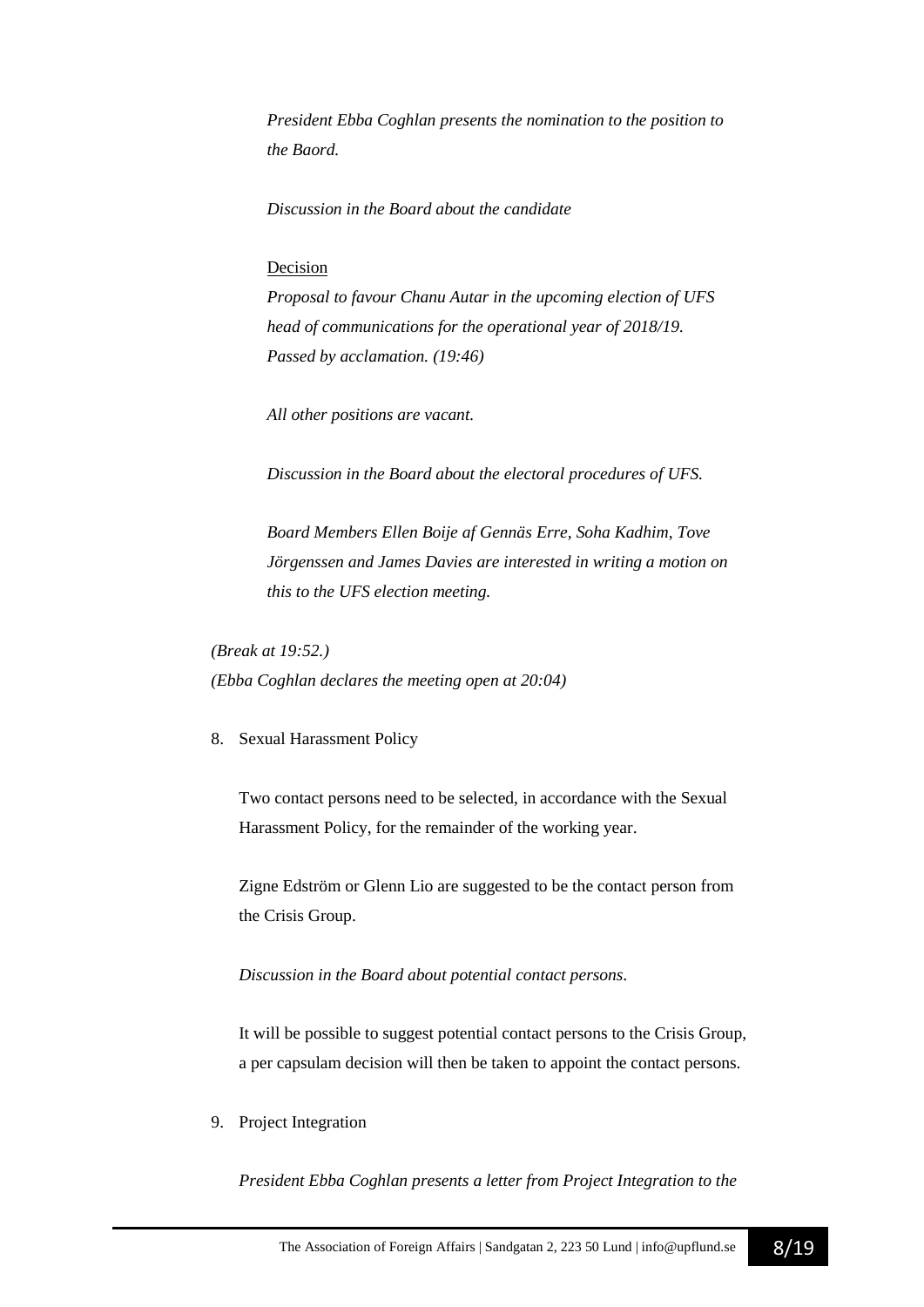*Board.*

*Discussion in the Board about Project Integration.*

*A set of opinions from the Board will be handed over to Project Integration.*

10. Amendment of the Electoral Procedure

*President Ebba Coghlan presents a letter from the Election Committee to the Board.*

*Discussion in the Board about the electoral procedures of UPF byelections.*

*A set of opinions from the Board will be handed over to the Election Committee.*

11. Motions

*No motions.*

*(Break at 20:52.) (Erik Helldén leaves the meeting during the break.) (Chair Ebba Coghlan declares the meeting open at 20:57)*

12. Other points

A. Belarus Exchange

The trip to Belarus and Minsk as well as the hosting of the Belarusians was successful.

A theme week on Belarus will be conducted by the media committees as a final part of the Belarus Exchange.

B. Kick out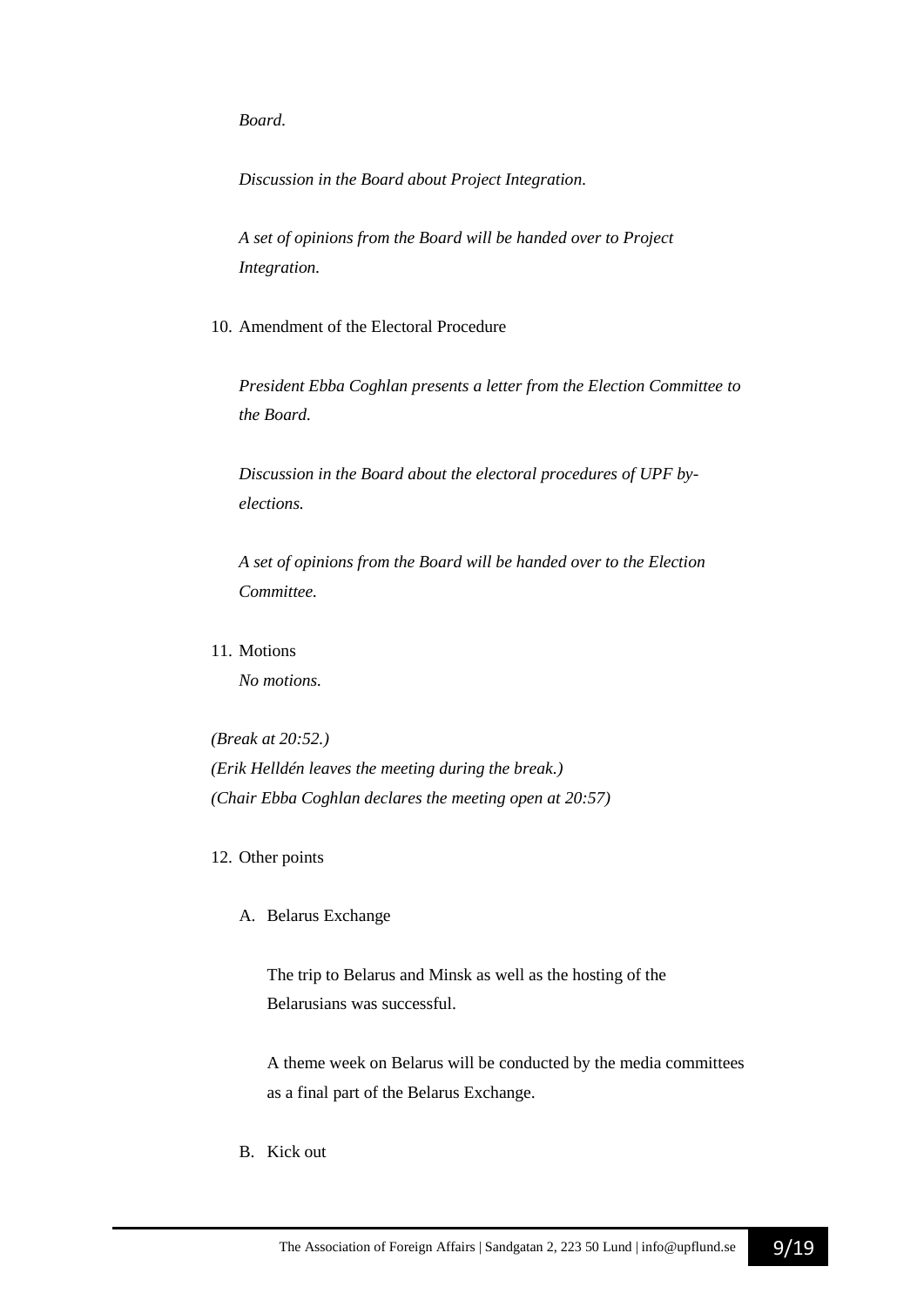The Board will have a kick out to Lillsjödal from the  $27<sup>th</sup>$  to the  $28<sup>th</sup>$ of May.

A second kick out is planned for the  $24<sup>th</sup>$  of May, it will include the AF Borgen rooftop and Copenhagen.

C. UPF Annual Election Meeting

A facebook event will be up shortly.

More details to come.

D. Update By-laws

There is a suggestion to correct the cover to the By-laws.

*Board Members Tobias Adolfsson, Soha Kadhim, Joseph Aivalikli, and Julia Bergström are interested in working on an updated cover.*

*Discussion in the Board about the By-laws.*

E. Handovers

*President Ebba Coghlan inform the Board that all Board Members are obliged to have handover to the successor to their position, including a handover document.*

F. High School visit

Board Members Jonatan Pupp and Julia Bergström have been visiting the major high schools in Lund. The visits were successful.

There is a suggestion to set up a system with high school students as ambassadors for UPF on their respective schools.

G. Continuation of the Belarusian Exchange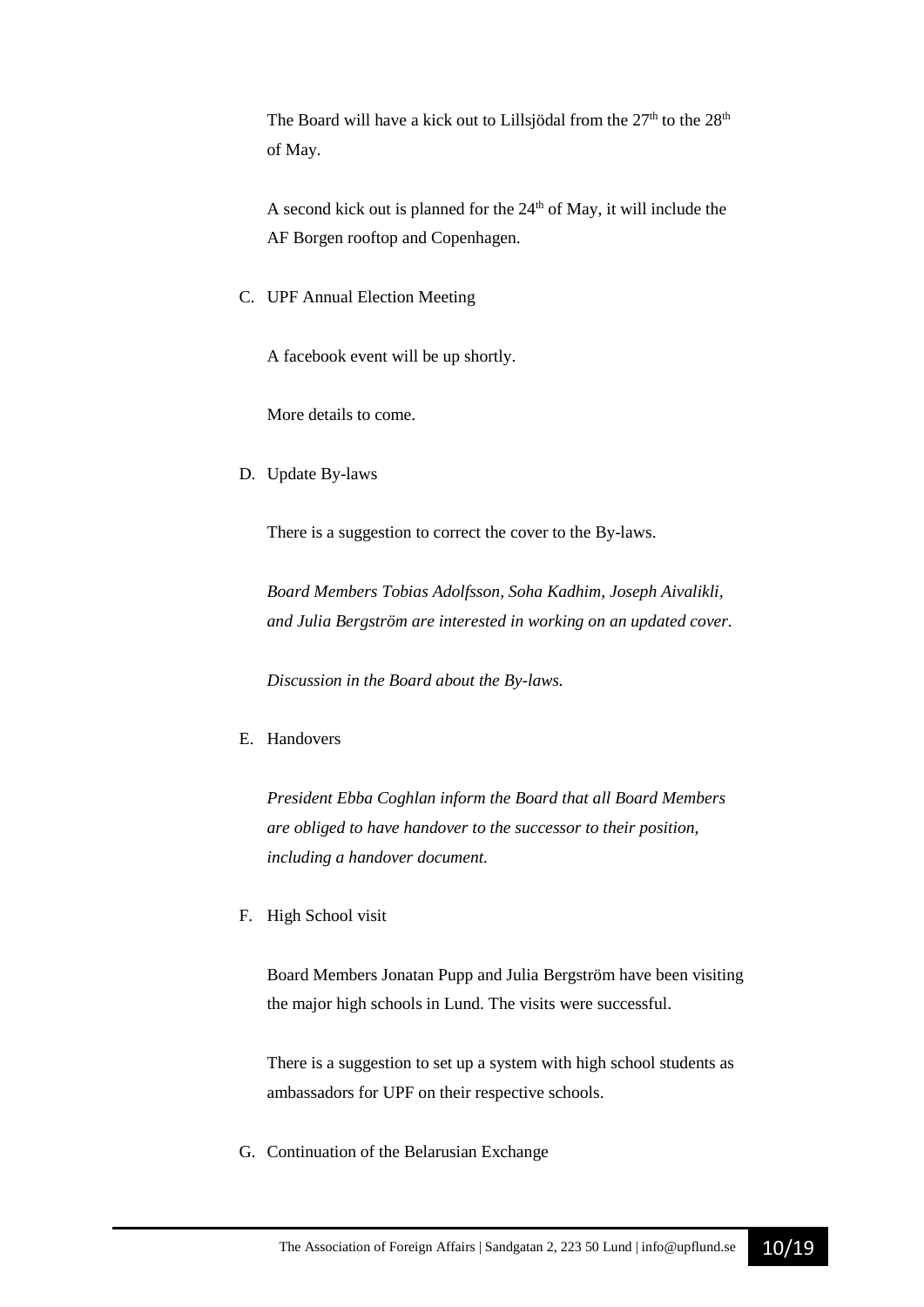There is a suggestion to set up a media school project with an association in Belarus.

*Board Member Vide Wassberg invites Board Members to cowrite a motion on the suggestion.*

*Discussion in the Board about a potential media school.*

*Board Members Zigne Edström and Mårten Randau are interested in cowriting a motion.*

H. International Desk

UPF needs to come up with games for the Treasure Hunt.

I. Byelection Guidelines

*Has already been covered.*

13. Confirmation of next board meeting

*Discussion in the Board about potential dates for the next Board Meeting.*

*President Ebba Coghlan proposes the next board meeting to be held on May the*  $2^{nd}$ *. Passed by acclamation. (21:36)*

14. Meeting adjourned

*Chair Ebba Coghlan declares the meeting adjourned at 21:37.*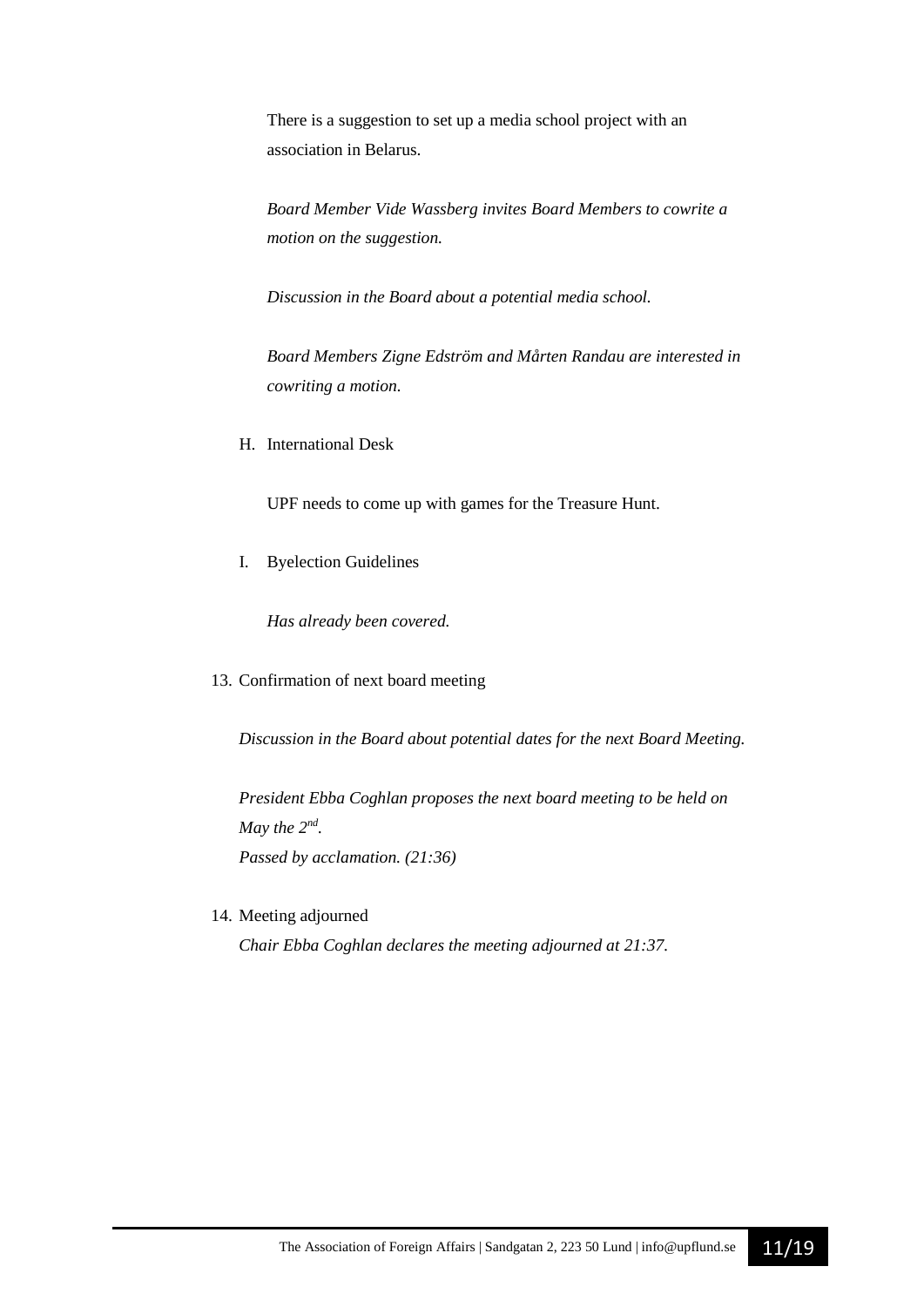Leon Klingborg, Secretary Ebba Coghlan, President

*\_\_\_\_\_\_\_\_\_\_\_\_\_\_\_\_\_\_\_\_\_\_\_\_\_ \_\_\_\_\_\_\_\_\_\_\_\_\_\_\_\_\_\_\_\_\_\_\_\_\_* 

\_\_\_\_\_\_\_\_\_\_\_\_\_\_\_\_\_\_\_\_\_\_\_\_\_ \_\_\_\_\_\_\_\_\_\_\_\_\_\_\_\_\_\_\_\_\_\_\_\_\_

Anna Bernharsson, Attester Tilda Kajbjer, Attester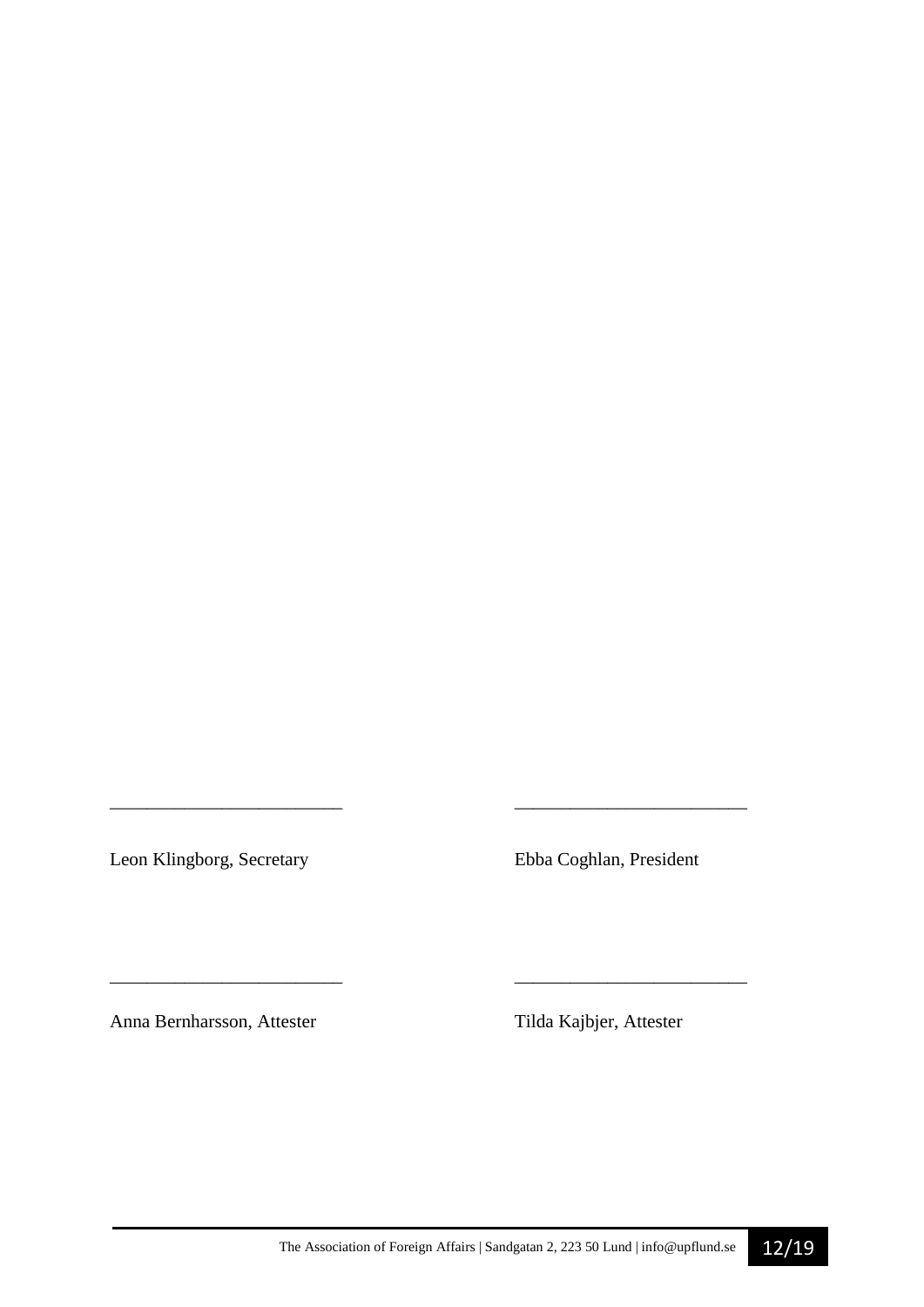Attachment 1



LUND . EST. 1935

## **Board Meeting**

2018-04-19, 17:00 – 20:30 Venue: Eden

Room 222A

- 1. Opening of the meeting
- 2. Election of chair, secretary, attesters and vote counters of the meeting
- 3. Approval of the agenda
- 4. Senior Collegium Reporting
- 5. Presidium reporting
- 6. Committee reporting
- 7. UFS Annual Election Meeting
- 8. Sexual Harassment Policy
- 9. Project Integration
- 10. Amendment of the Electoral Procedure
- 11. Motions
- 12. Other points
	- 1. Belarus Exchange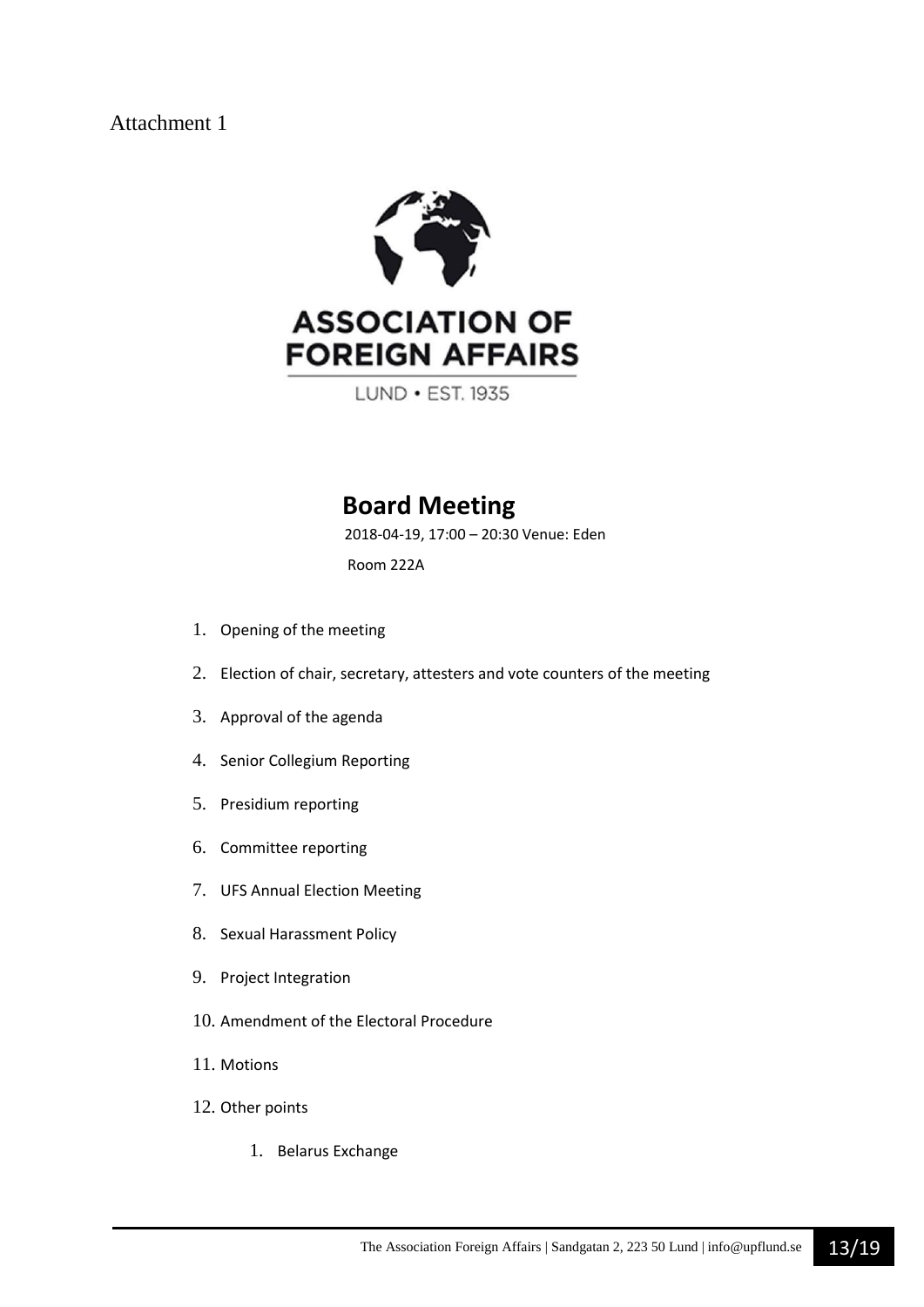- 2. Kick out
- 3. UPF Annual Election Meeting
- 4. Update By-laws
- 5. Handovers
- 13. Confirmation of next board meeting
- 14. Meeting adjourned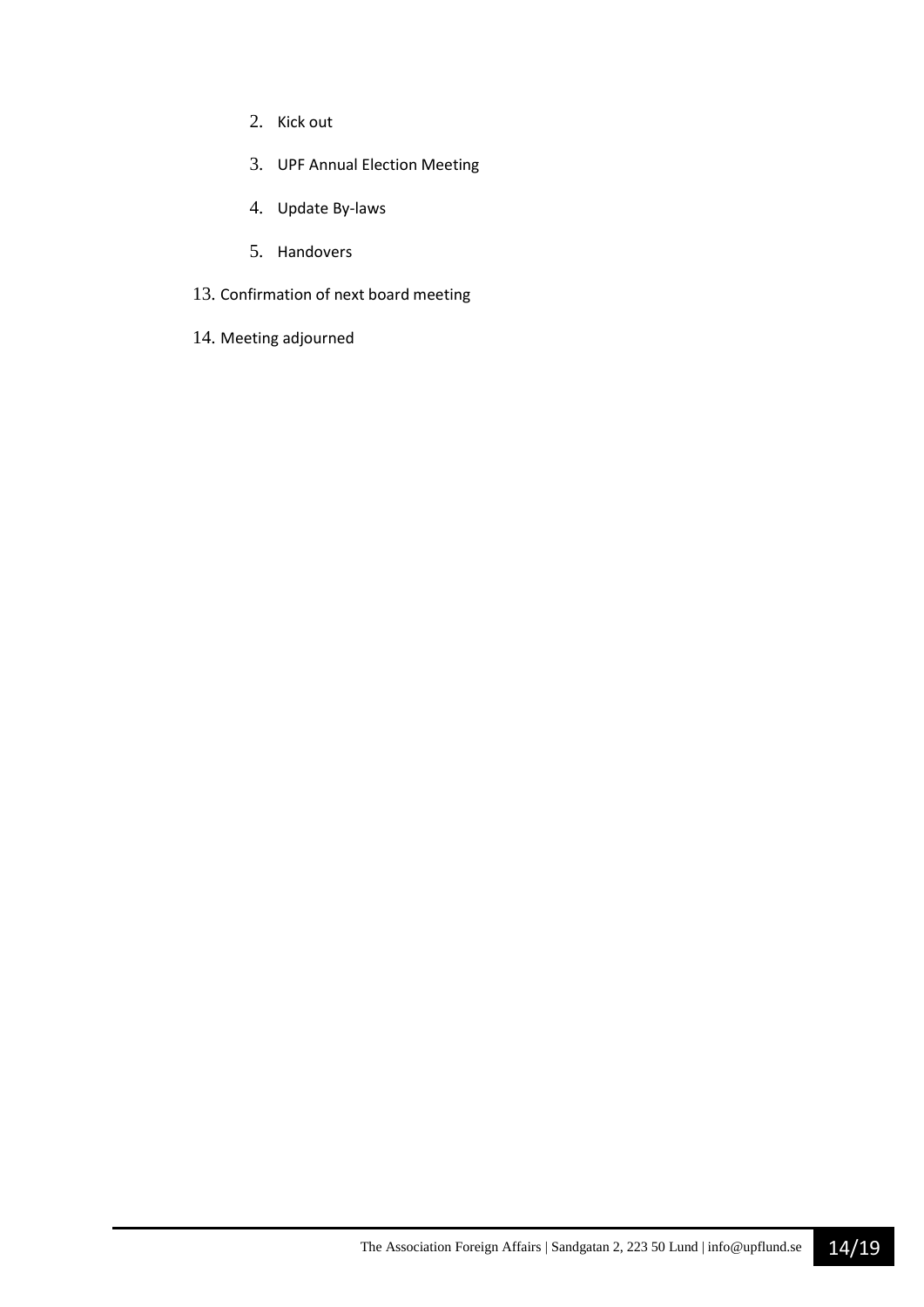## Attachment 2

8 April 2018 **Nomination** 

## **Nominations from the Election Committee**

#### **Dear members,**

The election committee hereby publishes its nominations to the Swedish Association of International Affairs' electoral meeting. We are very impressed by the vast commitment which characterizes the organization and we are thankful for all nominations and candidatures. First, we will report about the process and then briefly introduce the nominated candidates. Please note that the rival candidates have confirmed their candidatures. There might also be other rival candidatures during the electoral meeting, but that is beyond our knowledge. We nominate a group which we believe will work in an excellent manner together. The final decision will be taken by the member associations at the electoral meeting the 19-20 of May.

At the annual meeting 2017, Axel Nordenstam, Nicolina Nilsson, Emma Janson och Carolina Köhler de Castro were elected to the election committee.

The election process started during the fall of 2017 of the head of the committee, Axel Nordenstam, who took on the responsibility to synchronize the process. During the fall of 2017 two meeting with part of the committee took place. A first meeting where all members of the committee were to participate was booked during this period and set to January 2018.

The first formal meeting took place on Skype 2018-01-22, during this meeting the nomination period was set and the working procedures for the election committee.

The second Skype meeting was carried out on Skype 2018-03-11, we took decisions on how and when interviews were to be carried out. As part of this decisions interview guides were adjusted. We took the decisions that interviews mainly were to be carried out in the beginning of April, which also occurred.

The election committee has worked intensely during the past weeks with interviews as well as evaluations within itself in order to ensure that the nominated candidates are the ones with most merits and motivation. The proposal consists of a group with geographic spreading, experience from both the SAIA board and different member associations, and creativity and stability.

The election committee had its final meeting on the 7th of April where the final decisions were made on who to nominate.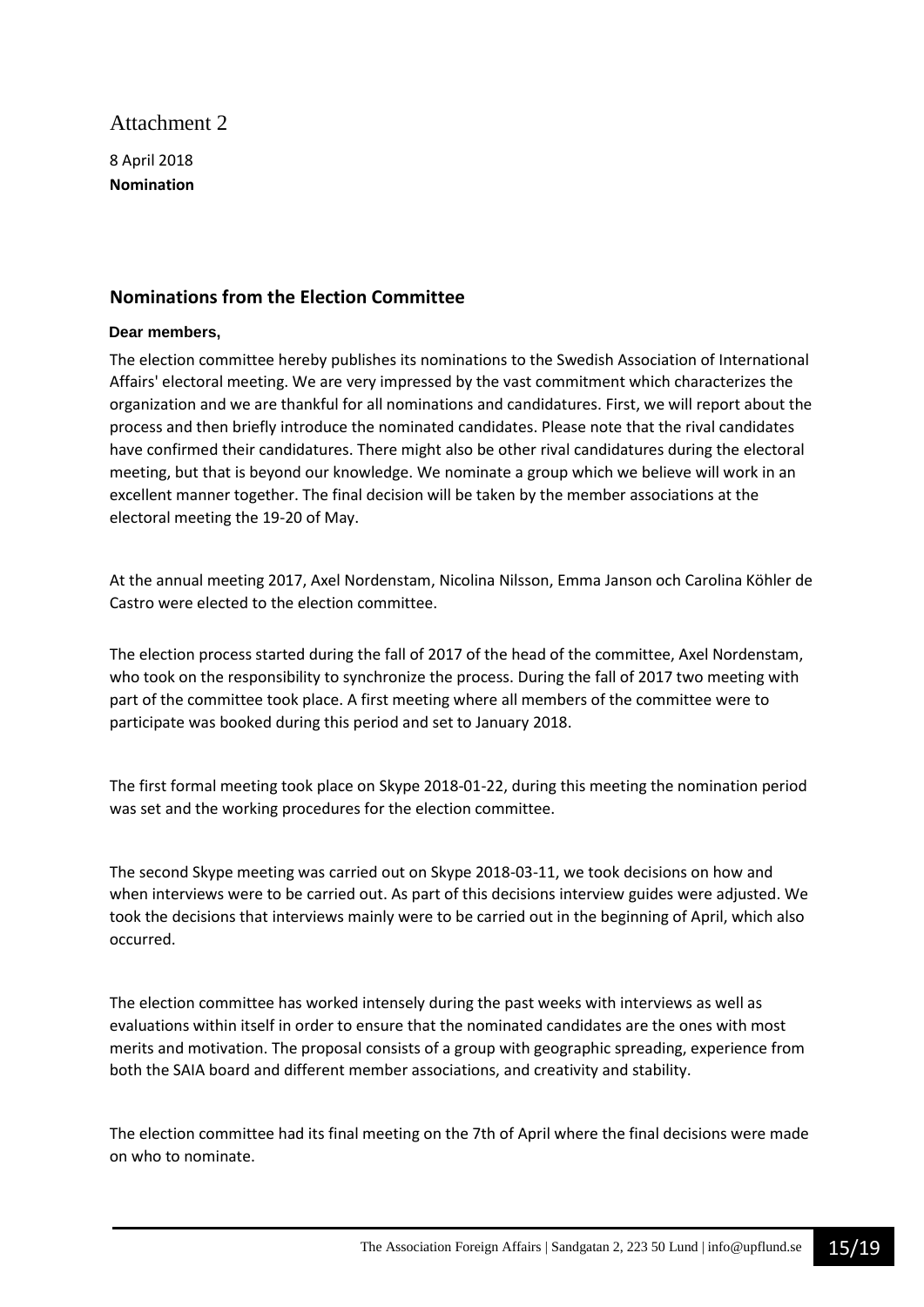#### **President**

The President has the ultimate responsibility to lead the work of the presidium and the executive board and to ensure that the work of the board takes place in accordance with its governing documents and operational plan. Furthermore, the President is responsible for ensuring that the association is working towards a longterm vision and to develop the association's cooperation with other organizations. The President of the board also calls to board meetings and is responsible for making sure all necessary preparations are made for the meetings.

Hanna Waerland-Fager has a great experience from both SAIA and the member associations. She started as the project leader from Almedalen and thereafter she was Umeås representative in SAIA, and has the last year been SAIAs head of communication. Hanna is an attentive, encouraging and factual leader, something that she has learned to be from her long time and commitment in nonprofit organisations. She is prestigeless and lets other people to grow, just like a leader should. Both internal and external communication is very important for Hanna. She wants to have a straightforward communication and appreciates to work in a organised and thought thruway. The fact that Hanna has studied abroad, completed an internship at a key governmental actor in Sweden and has a broad network amongst other youth organisation is a big advantage in the position of president. There are no doubts that Hanna is passionate for SAIA and that she has all the knowledge that is needed to be able to take the responsibility for the presidency of the Swedish associations of international affairs and will do so with excellence.

The nominated candidate: Hanna Waerland-Fager Rival candidate: Sakari Teerikoski, Arash Bolouri

Proposition to the electoral meeting:

**to** elect Hanna Waerland-Fager as the President for the year of operation 20182019.

#### **Vice President**

The Vice President shall support the president in the leadership of the presidium and the board. The Vice President shall also assist member associations if necessary. In addition, the Vice President shall be a contact person in the board and for the association's project groups.

Salomon Rutikanga-Masaka has an impressive ability to complete tasks meanwhile contributing with an analytical mind to the group. As the current President of UF Stockholm, Salomon has proven leadership and professionalism, which will contribute to a vibrant group dynamic within the presidium. In addition, the election committee believes that Salomon and Hanna would serve as an excellent presidential team as their experiences compliment each other, and because of the fact that both are analytical and attentive leaders.

The nominated candidate: Salomon Rutikanga-Masaka Rival candidates: Emilia Kock, Sakari Teerikoski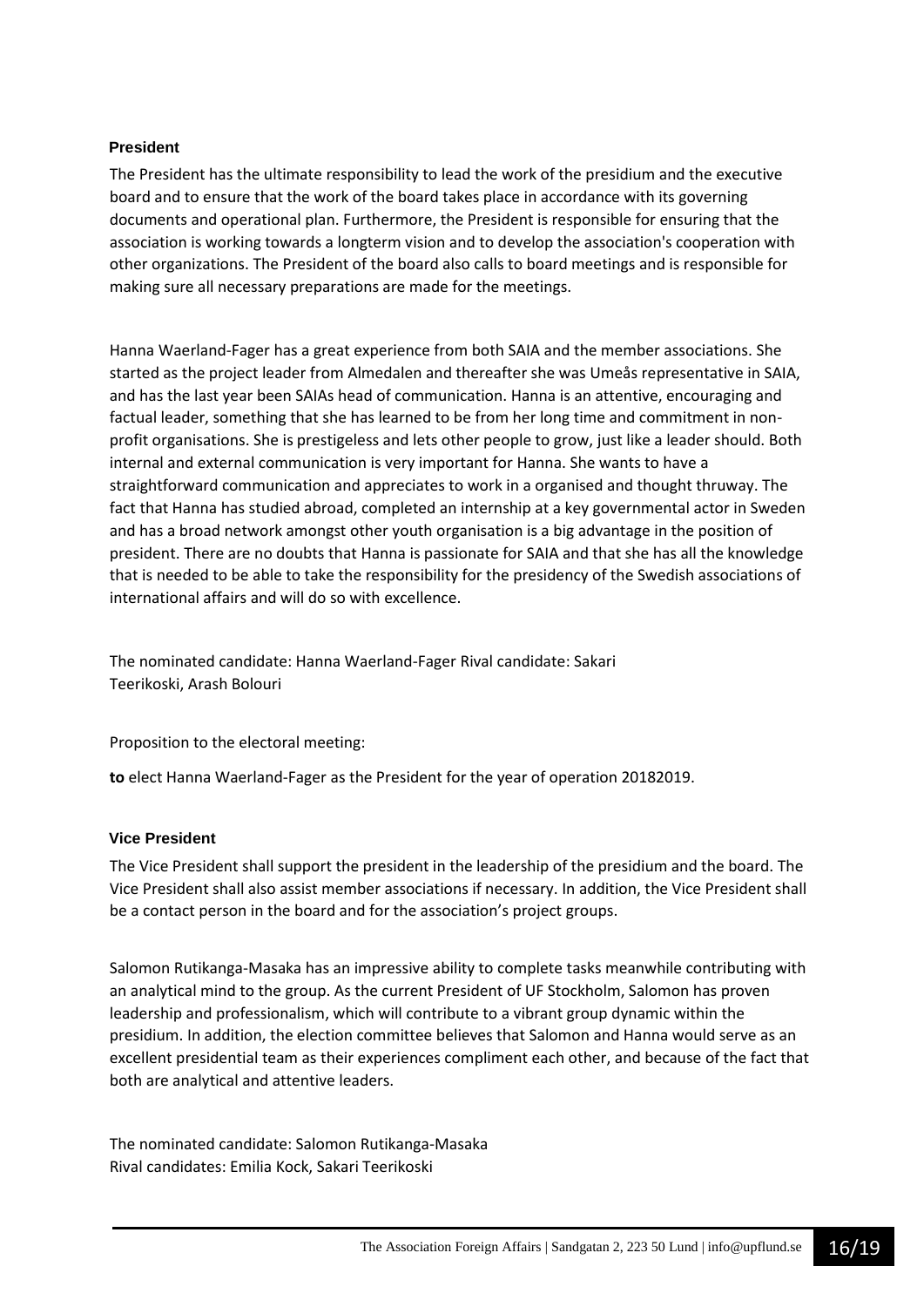Proposition to the electoral meeting:

**to** elect Salomon Rutikanga-Masaka as the Vice President for the year of operation 2018-2019.

#### **Secretary**

The Secretary is responsible for recording board meetings in writing, as well as having these protocols adjusted, filled out and archived. The Secretary is also responsible for having the adjusted protocols and other public documents available to the members of the association. Furthermore, the secretary is responsible for making these documents archived, sorted, readily and easily accessible.

Ida Wicht has studied political science at the University of Umeå and has previously been the secretary of UPF Umeå. Having excellent structure and utmost focus, Ida has handled policies with excellency. During the past year, she has been active in SAIA's communication committee, which has given her an insight of the dynamics within the board. The election committee is convinced that Ida will ensure that the protocols and policies are in order.

The nominated candidate is: Ida Wicht. Rival candidate: Julia Bergström

Proposition to the electoral meeting:

**to** elect Ida Wicht as the Secretary for the year of operation 2018-2019.

#### **Treasurer**

The treasurer leads SAIAs finance committee and is responsible for preparing the association's budget. The treasurer has the main responsibility for the association's strategic financial work to secure the association's economic stability and development.

Niclas Hvalgren is currently completing a bachelor program in economics, thus financial knowledge comes without saying. Niclas is currently the president of UF Uppsala and has previously been the program secretary, which implies that he will contribute with excellent knowledge of large scale events and financial planning. A position within the SAIA presidium is a natural next stage for Niclas and the election committee is convinced that his financial analysis will strengthen the strategic perspective within the board.

The nominated candidate: Niclas Hvalgren Rival candidate: -

Proposition to the electoral meeting:

**to** elect Niclas Hvalgren as the Treasurer for the year of operation 2018-2019.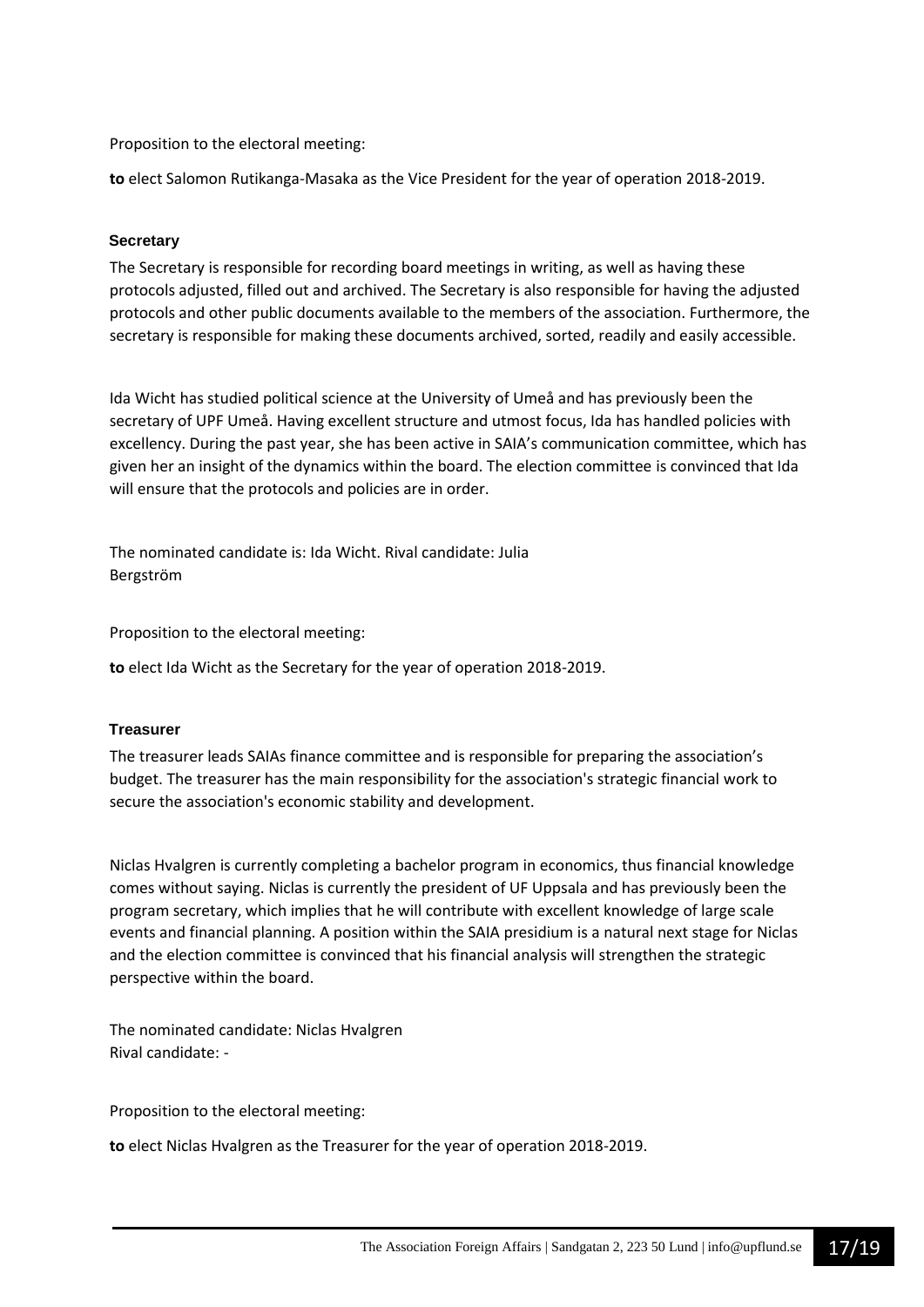#### **Head of Communications**

The head of communications is responsible for the association's communication work, both internally towards SAIA's member associations and externally towards the public and collaboration partners. Furthermore, the head of communications is responsible for the appearance, design and functionality of the association's website, as well as responsible for coordinating and developing the communication platform, the communication plan and the media strategy of the association.

Chanu Autar is an energetic dutch girl with experience of managing communications for a wide array of organisations, including UF Malmö. With her international perspective, joyfull energy and extensive experience in strategic communication we believe that she will be an asset for SAIA and all the member associations. In addition, Chanu would play a key role in the internationalization of SAIA.

The nominated candidate: Chanu Autar Rival candidate: -

Proposition to the electoral meeting:

**to** elect Chanu Autar as the Head of Communications for the year of operation 20182019.

#### **Election committee**

The election committee is responsible for delivering a suggestion for a new presidium as well as other key positions within SAIA. The work of the election committee should be based on the interest of the members of SAIA and the committee should make sure that the organization develops in close cooperation with its members.

The election committee calls upon all member associations to nominate people to the election committee during the annual election meeting as the current election committee does not want to nominate themselves.

Proposition to the electoral meeting: **to** vacate 3-7 positions to the election committee for the year of operation 20182019.

#### **Authorized Accountant**

The Authorized Accountant is a professional whose job it is to make sure that the association's economy is handled properly.

Proposition to the electoral meeting:

**to** allow the board to appoint an Authorized Accountant for the year of operation 2018-2019.